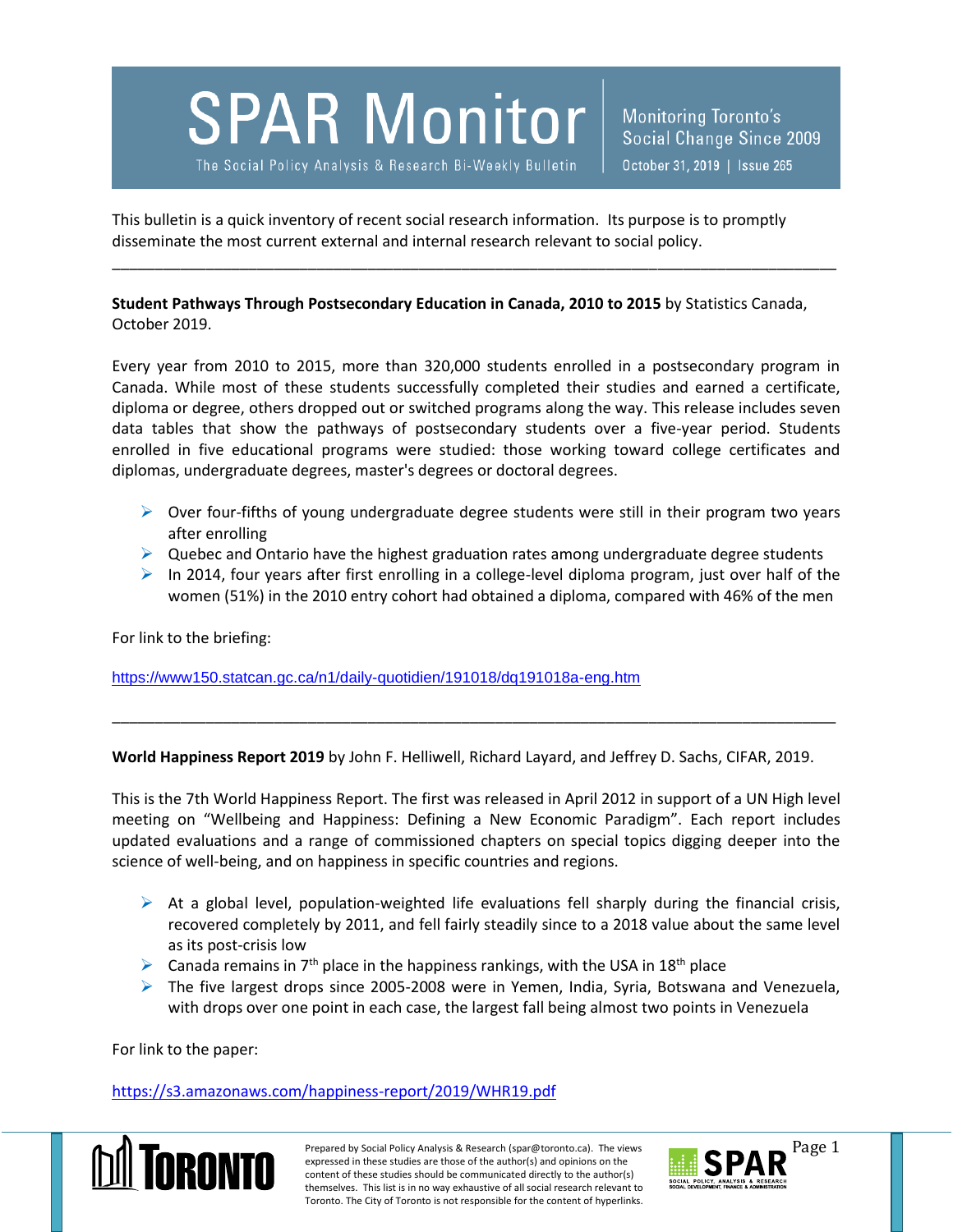**Creating Equitable Child Care Policy for Ontario** by Cardus Institute, October 2019.

The new provincial CARE tax rebate is a step in the right direction, recognizing the various types of nonparental care many parents use. Still, there is pressure to fund one form of care, with \$1 billion budgeted for the creation of thirty thousand new spaces in schools over five years.

\_\_\_\_\_\_\_\_\_\_\_\_\_\_\_\_\_\_\_\_\_\_\_\_\_\_\_\_\_\_\_\_\_\_\_\_\_\_\_\_\_\_\_\_\_\_\_\_\_\_\_\_\_\_\_\_\_\_\_\_\_\_\_\_\_\_\_\_\_\_\_\_\_\_\_\_\_\_\_\_\_\_\_\_\_

- $\triangleright$  In Ontario, about 54 percent of children under six years old are in non-parental care
- **Parents choose care based on their needs. According to the survey, the top reasons parents who** use care select the type of care they do are location (61.7%), the characteristics of the individual providing care (51.6%), and the hours of operation (40.3%)
- $\triangleright$  Ontario can create more choices for parents by eliminating unnecessary discrimination against market based, home-based, or other independent child care providers

For link to the paper:

<https://content.cardus.ca/documents/download/5848>

**Double or Nothing: Why Northern Scarborough Has No Neighbourhood Improvement Areas and What We Can Do About It** by John Stapleton, Open Policy, September 2019.

\_\_\_\_\_\_\_\_\_\_\_\_\_\_\_\_\_\_\_\_\_\_\_\_\_\_\_\_\_\_\_\_\_\_\_\_\_\_\_\_\_\_\_\_\_\_\_\_\_\_\_\_\_\_\_\_\_\_\_\_\_\_\_\_\_\_\_\_\_\_\_\_\_\_\_\_\_\_\_\_\_\_\_\_\_

In this paper I explore the biggest flaw in the Urban HEART tool: its data collection methods to determine low income, which favour neighbourhoods where there are high concentrations of public housing. A second major flaw is in data collection to determine population health, which focuses on neighbourhoods where data is available – once again those with high concentrations of public housing..

- $\triangleright$  Total incomes of low-income people in subsidized housing are much lower than low-income earners in market rental. However, their after-shelter income is much higher.
- For a single ODSP recipient, the rent in subsidized housing is \$109 a month instead of the full shelter component of \$497 a month. Accordingly, a single ODSP recipient in subsidized housing receives an income of \$781 a month or \$9,372 a year
- Discounted rents in subsidized housing in Toronto result in a \$120 million difference between the actual payments made in subsidized buildings and what would otherwise be paid in the private market

For link to the paper:

[https://openpolicyontario.s3.amazonaws.com/uploads/2019/10/Double-or-Nothing\\_web-FINAL-R2.pdf](https://openpolicyontario.s3.amazonaws.com/uploads/2019/10/Double-or-Nothing_web-FINAL-R2.pdf)

**The Impact of Immigrant Business Ownership on International Trade** by Loretta Fung, Douwere Grekou and Huju Liu, Statistics Canada, May 2019.

\_\_\_\_\_\_\_\_\_\_\_\_\_\_\_\_\_\_\_\_\_\_\_\_\_\_\_\_\_\_\_\_\_\_\_\_\_\_\_\_\_\_\_\_\_\_\_\_\_\_\_\_\_\_\_\_\_\_\_\_\_\_\_\_\_\_\_\_\_\_\_\_\_\_\_\_\_\_\_\_\_\_\_\_\_

This paper uses a data file that links the Canadian Employer–Employee Dynamics Database (CEEDD) with import and export data. It links detailed firm-level data to firm owner characteristics and highly disaggregated international trade data.



Prepared by Social Policy Analysis & Research (spar@toronto.ca). The views Page 2 expressed in these studies are those of the author(s) and opinions on the content of these studies should be communicated directly to the author(s) themselves. This list is in no way exhaustive of all social research relevant to Toronto. The City of Toronto is not responsible for the content of hyperlinks.